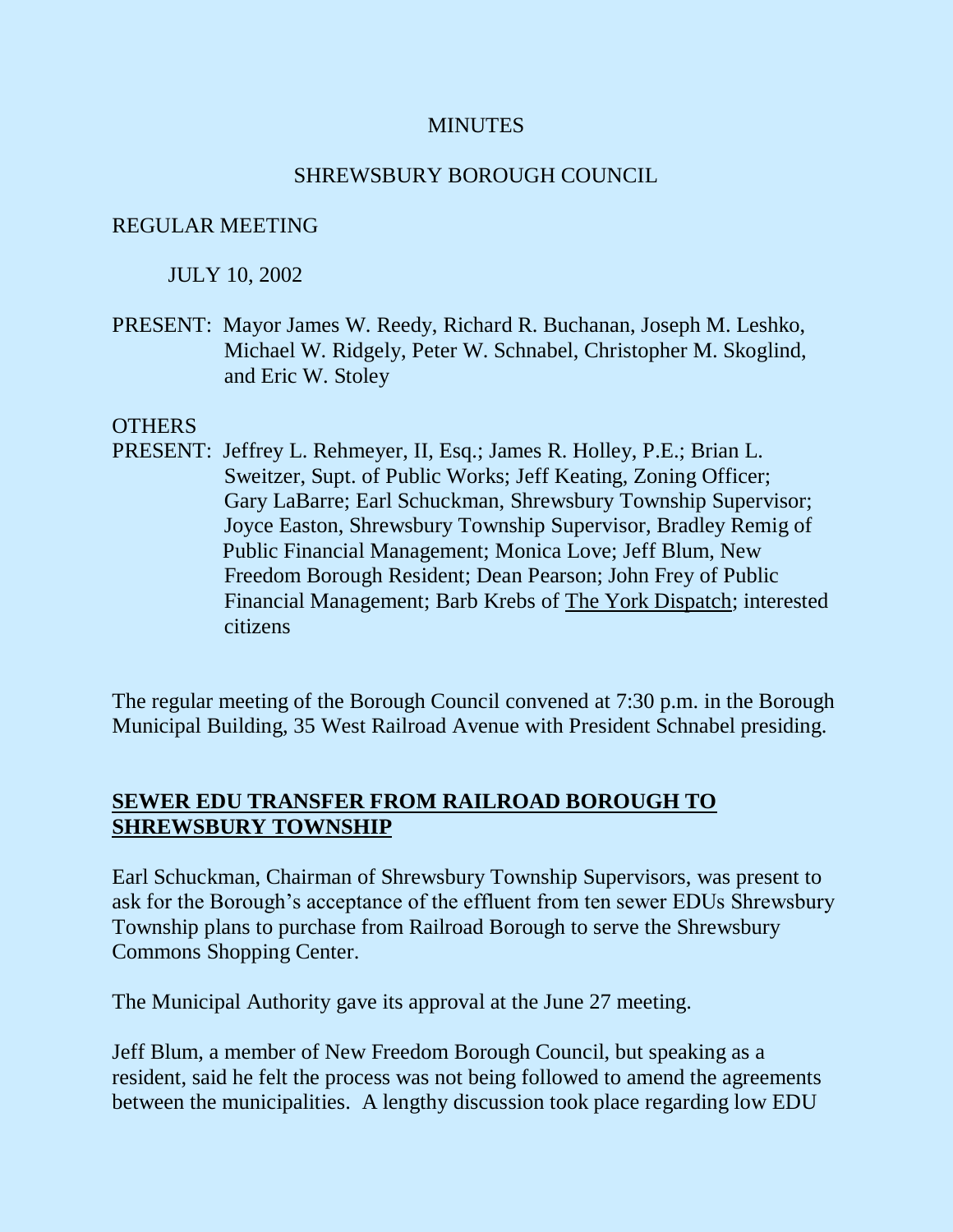estimates by developers and what will ensure that this will not happen again. We do not want to get in the position where we exceed our capacity in the plant. It was a concern this could start a precedent and that it's a short-term solution. There was also concern that if Railroad Borough sells capacity and a property owner requests capacity and it's not available, there could be litigation to try to reclaim that capacity.

There is no problem with capacity of the gravity pipes. Deer Creek pump station will need a larger wet well in the future. The ten EDUs are included in the calculations for total capacity in the plant. Appropriate documentation would have to be done to keep track of the capacity.

The Borough will also need to do better monitoring and projection of sewer EDUs for commercial and industrial development. A process should be devised for projecting, monitoring and severe penalties/fines should be in place if a business exceeds the original EDU amount and a note should be added to the plan.

It was stated the Shrewsbury Commons shopping center needs 20 more EDUs total. This transfer would supply ten EDUs and ten are needed for two pad sites. The shopping center has cut its water consumption since last year but not enough. The Township has 80 EDUs on reserve for failing septic systems and grey area customers that may be required to connect.

There was also concern that we have not heard from the New Freedom Borough solicitor in response to two letters sent by Sol. Rehmeyer. There is a signature page for New Freedom Borough to sign agreeing to the EDU transfer. The attorneys should also discuss the issue among themselves to try to resolve the issues involving the transfer request and to determine if the agreements need to be amended. We have not heard from New Freedom Borough as to their position.

C. Skoglind moved to send the transfer issue to the Water and Sewer Committee who should meet with the Township representatives to discuss the problems and to also discuss ways to protect Shrewsbury Borough against low EDU estimates and to enact severe penalties for exceeding the limit.

E. Stoley seconded. The motion carried with all in favor.

In order to close the discussion, J. Leshko moved to approve the proposed Agreement agreeing to accept the effluent from the ten EDUs if the transfer is successful.

R. Buchanan seconded. A roll call vote was taken: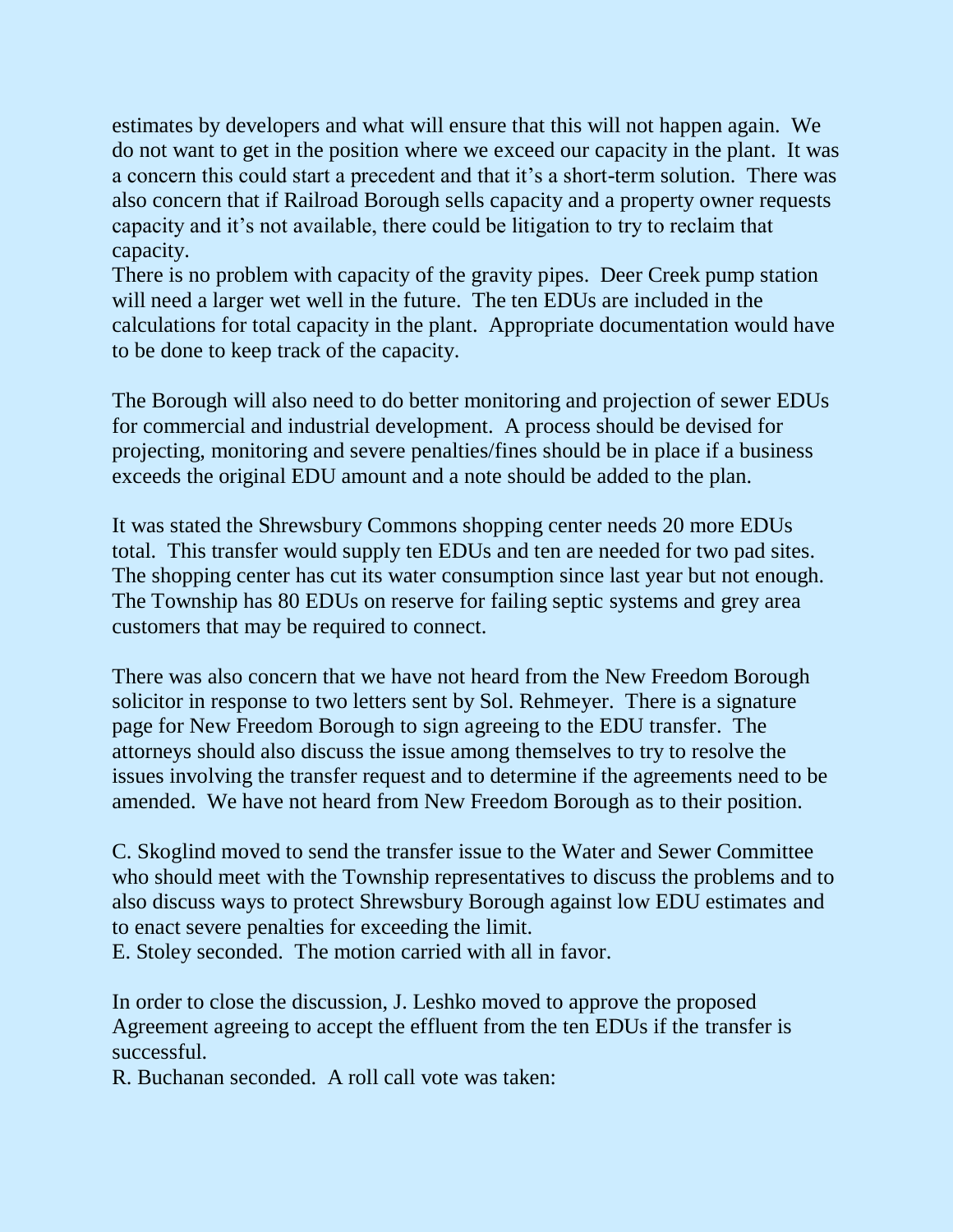| <b>Buchanan</b> | no, opposed   |
|-----------------|---------------|
| Leshko          | no, opposed   |
| Ridgely         | no, opposed   |
| Skoglind        | no, opposed   |
| Stoley          | no, opposed   |
| Schnabel        | yes, in favor |

Earl Schuckman was asked to meet with the Committee. He asked if an outside meter could be installed to measure the amount of water that does not go into the sewer. The answer was no, that we'd have to do the same for every sewer customer.

# **1972 SEWER BOND REFINANCING**

Bradley Remig of Public Financial Management was present concerning the bank refinancing of the 1972 sewer bond issue. By paying off the old loan and getting a new, lower, fixed interest rate the Borough could save a minimum of \$30,000. Mr. Remig was asked to shorten the payoff span and to include a lump sum, upfront cash payment to save more money. He will be in contact with M. Ridgely.

# **CITIZEN'S COMMENTS**

Dean Pearson of the fire department was present to ask the Borough to consider requiring Knox Boxes at new commercial and industrial businesses. The box is opened by a tone and a key to the door is placed inside. Only the emergency personnel would have access to the keys.

Council didn't feel it could require the installation through an ordinance, but it should be encouraged. The secretary was asked to obtain ordinances from other municipalities.

Gary LaBarre stated the tower is up and he has worked up a detailed equipment list. The Secretary will be authorized to place the orders.

## **APPROVAL OF MINUTES**

E. Stoley moved to approve the minutes of the June 12, 2002 meeting. M. Ridgely seconded. The motion carried with all in favor.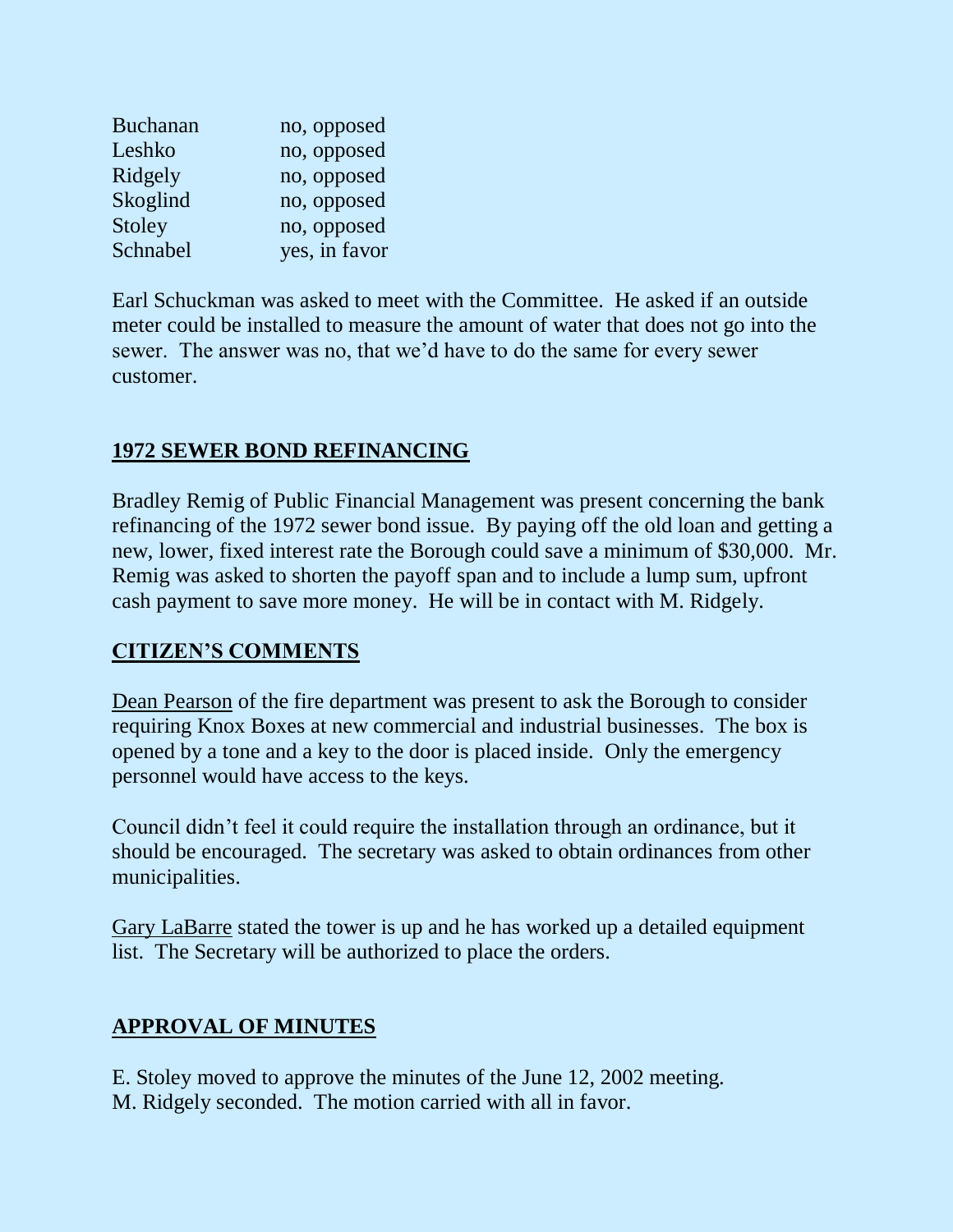# **APPROVAL OF EXPENDITURES AND REPORT OF ACCOUNTS**

M. Ridgely moved to approve the expenditures and report of accounts for May. J. Leshko seconded. The motion carried with all in favor.

# **BILLS**

- James R. Holley & Associates sanitary sewer replacement Southern Farms \$382.85; general engineering \$1,074.72; streets 2002 \$71.90; sanitary sewer line repairs Southern Farms \$1.072.90; Scout House roof replacement \$463.55
- Merzan, Inc. tower for EOC/municipal building \$6,761.00
- Velda Nickell bookkeeping services for June \$360.00
- Slonaker McCall Architects scout house work \$1,902.00

C. Skoglind moved to approve payment of the above invoices.

R. Buchanan seconded. The motion carried with all in favor.

# **SUBDIVISION AND LAND DEVELOPMENT BUSINESS**

Covington Ridge Phase II Preliminary/Final Subdivision Plan #2002-2

The plan is to subdivide the 14-acre plot into 21 building lots. A waiver is requested to allow a 6% street grade as required by PennDOT and a waiver for sidewalks.

R. Buchanan moved to approve the final subdivision plan for Covington Ridge Phase II subject to the following conditions: adding water valves per Brian Sweitzer, the posting of an adequate bond for improvements, a waiver is granted under section 506(b) to allow a 6% grade, a waiver is granted from section 503 which will not require sidewalks, installation of flowable fill around catch basins, installation of tracer wire on water lines, adding a note that property owners are responsible for maintaining the swale, street trees should be planted 20 feet behind the curb, and payment of recreation fees.

C. Skoglind seconded. The motion carried with all in favor.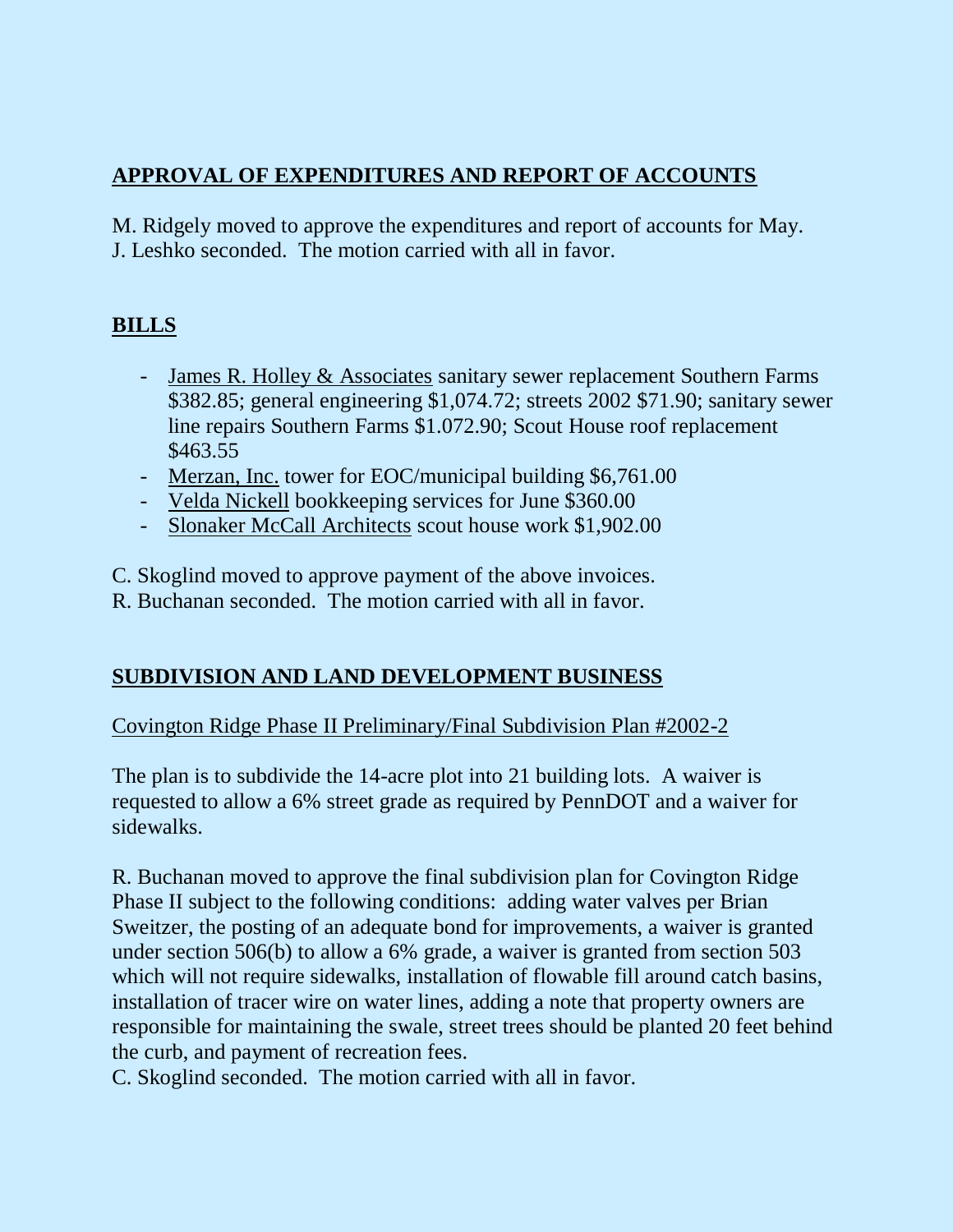## **REPORTS**

## **Zoning Officer/BOCA Inspector**

#### Shrewsbury Center

Request for a variance for a larger sign and ordinance interpretation.

It was felt that section 301.1c) pertains to the shopping center and that the sign size would be 56 square feet. The hearing is August 1.

## **OTHER REPORTS**

**Water & Sewer** – Richard R. Buchanan

#### Wellhead Protection Ordinance

The ordinance was presented for approval. The next wellhead protection meeting will be July 18 at 9:00 a.m.

R. Buchanan moved to adopt the wellhead ordinance. E. Stoley seconded. The motion carried with all in favor.

#### Drought Emergency

The drought emergency is still in effect and water production is 1% below last year's totals with twenty additional connections from last year.

#### Trinity Excavating

Trinity Excavating has completed a significant amount of pipe maintenance for the 2002 sewer repairs. The sewer flows are at an all time low due to the repairs and the dry conditions.

## **Public Roads & Lighting** – Christopher M. Skoglind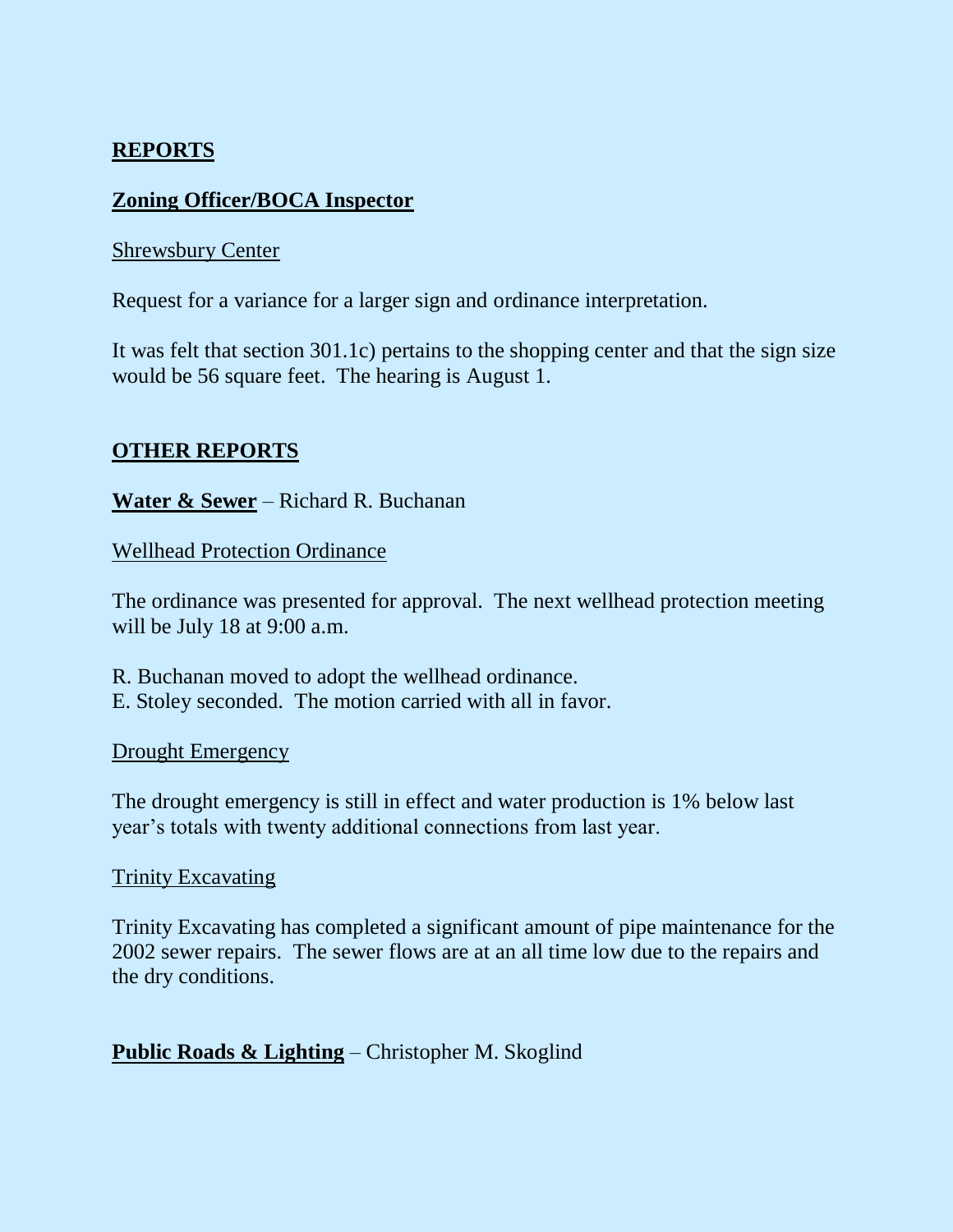#### New Street Signs

The new street signs will be black writing on a white background and will be larger than installed in the past.

## West Forrest Avenue No Trucks Except Local Deliveries

The signs are ordered and should be installed by next month per the traffic study.

Resolution for Street Lights in Covington Ridge, Phase I

The President and Secretary were authorized to sign the resolution for ten 70 watt sodium vapor street lights.

## **Public Lands & Buildings and Finance** – Michael W. Ridgely

Budget Meetings

Next month the budget meetings will be scheduled.

Surveillance Cameras at Playground

Pricing will be obtained for motion censor lights and security cameras.

## **ENGINEER'S REPORT**

#### Trinity Excavating Recommendation of Payment

A recommendation of payment in the amount of \$29,623.06 was presented.

E. Stoley moved to approve the request.

C. Skoglind seconded. The motion carried with all in favor.

## Extension of Time for Trinity Excavating Contract

An extension of time of 45 days was requested.

C. Skoglind moved to extend Trinity Excavating's contract to August 5.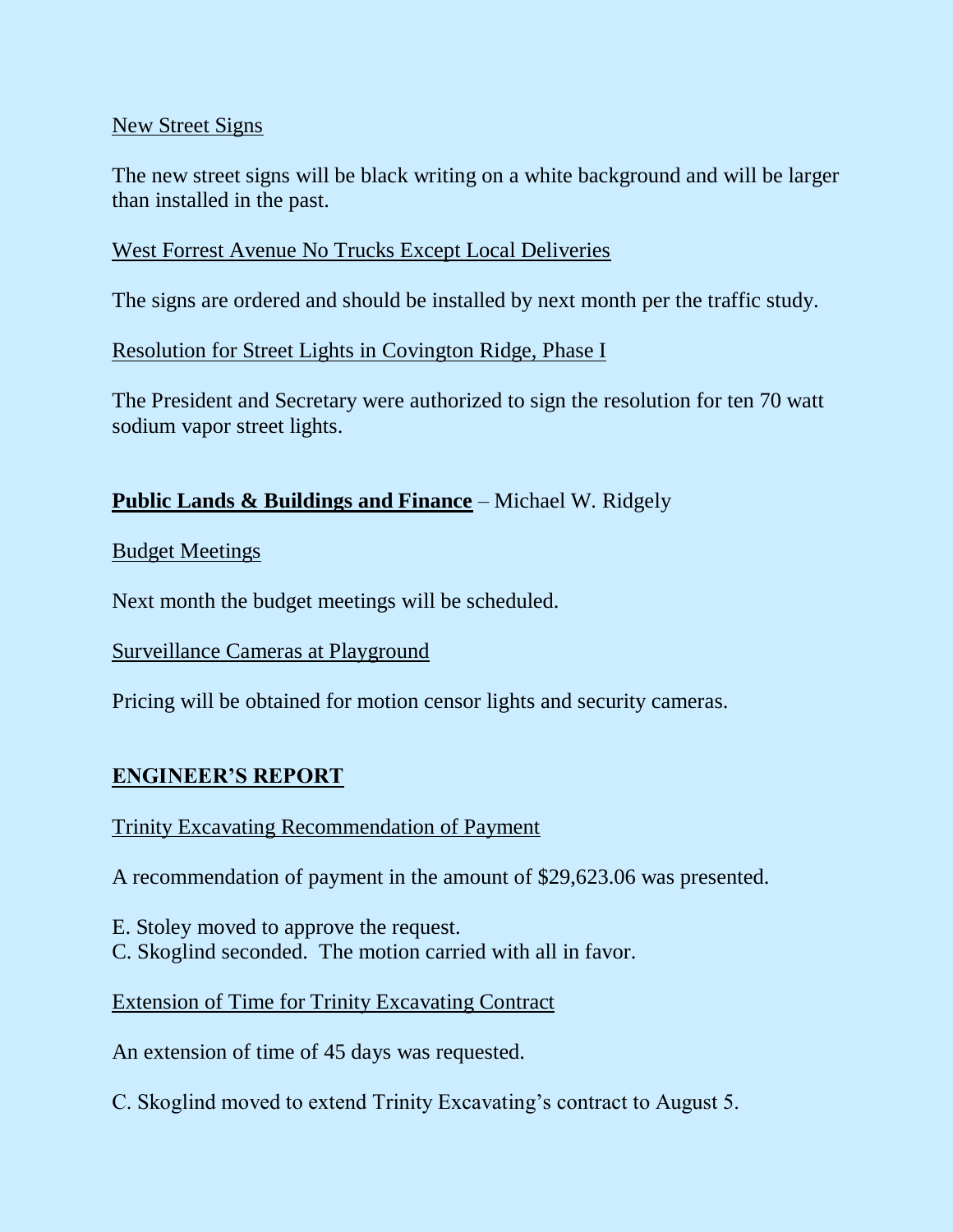R. Buchanan seconded. The motion carried with all in favor.

## Stream Crossing Permit

A permit was needed to cross the stream for sewer work being done by Trinity Excavating near the Blouse Well. Soil Conservation Service was called and a permit was submitted and approved. It was also noted by the Soil Conservation Service that the dirt at the dump on Whitcraft Lane is at the stream. It needs to be pushed back 50 feet from the stream. The road contractor will be asked to move the dirt back and we will ask DEP to approve 25 feet. The work will cost about \$8,000. Brian stated he would like to place a pole building at the property.

## Contract – Scout House Roof

E. Stoley moved to approve the change order to the scout house roof in the amount of \$7,234.00. C. Skoglind seconded. The motion carried with all in favor.

# **SOLICITOR'S REPORT**

## Bulk Refuse Ordinance

A draft bulk refuse ordinance was presented. This will be discussed further next month.

## **Public Safety, Welfare and Personnel** – Salvatore A. DiPaula, Jr.

Brian Copp has resigned from the Borough effective July 5. An advertisement was placed in the paper for a replacement.

## **Secretary's Report** – Cindy L. Bosley

## Sign at East Forrest Avenue and Mt. Airy Road

The developer of the shopping center sent a sketch of a proposed sign to be placed at the intersection to announce Borough events. Pricing will be obtained for next month.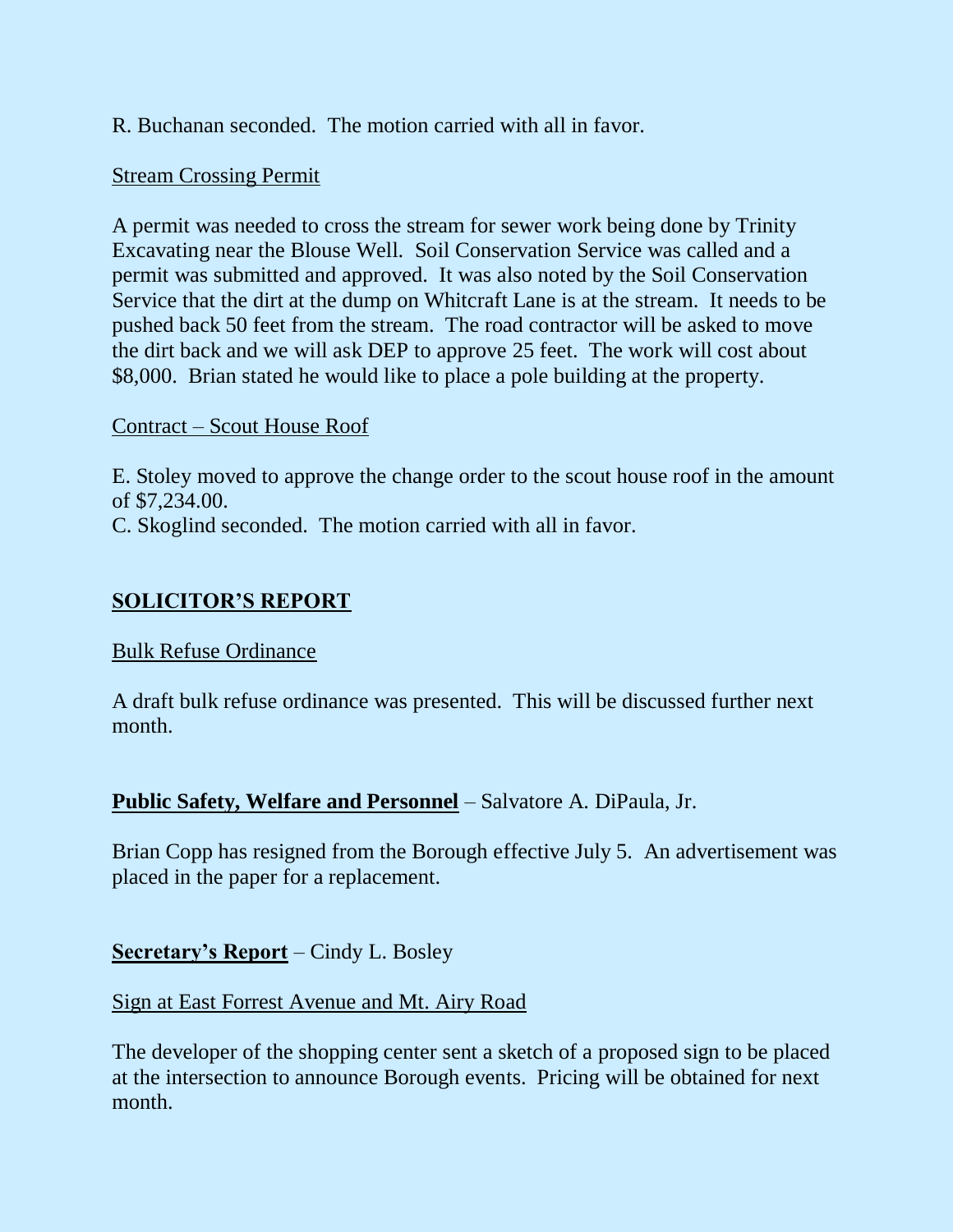# **York Area Earned Income Tax Bureau** – Joseph M. Leshko

The next meeting will be July 29.

## **Recreation Board/Regional Recreation Board** – Joseph M. Leshko

There are some budgetary and personnel issues that need to be resolved. It's noted programming is down.

## **Planning Commission/Regional Planning Commission** – Eric W. Stoley

Brad Bobbitt and Nate Kirschman, who are working on our Emergency Operations Plan, should contact Jeff Joy about using his boiler plate plan.

## **Southern Regional Police –** Richard R. Buchanan

Last month, the Borough approved the contract to add Glen Rock Borough as a member. The new secretary is at the point where she no longer needs Velda for help. The police will have a substation at the carnival again this year and the budget process will start soon and will hopefully be completed by September.

## **UNFINISHED BUSINESS**

## **NEW BUSINESS**

#### New Library Interim Loan

Eng. Holley is asking the Borough, New Freedom Borough and Shrewsbury Township to guarantee an interim loan and be co-signers of the loan which would total about \$600,000. The individual guarantee amounts would be equal to the municipalities' populations.

M. Ridgely moved to guarantee Shrewsbury Borough's portion of the interim loan by being a co-signer.